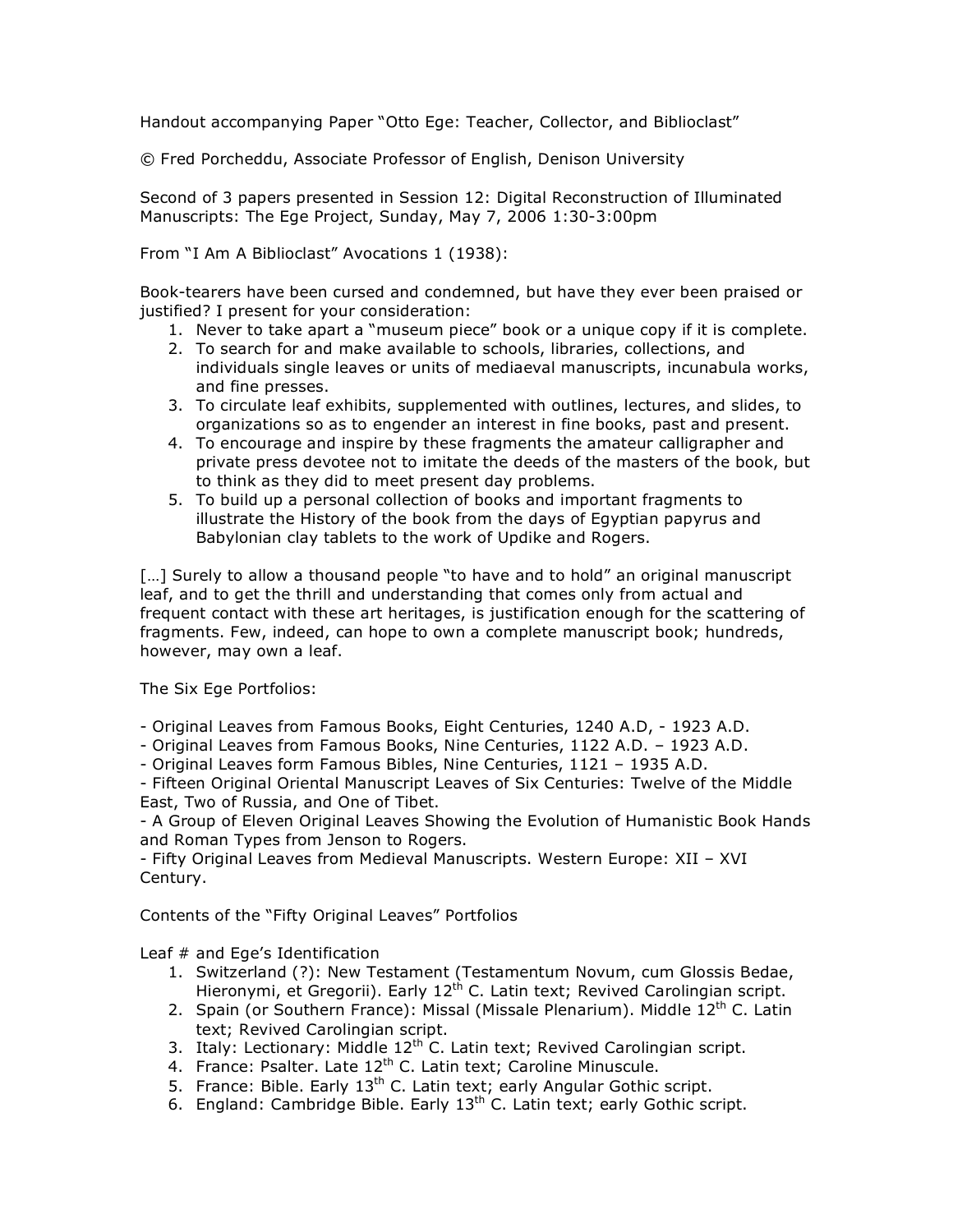- 7. England: Aurora. Early  $13<sup>th</sup>$  C. Latin text; early Gothic script.
- 8. England: Gradual. Early 13<sup>th</sup> C. Latin text; early Angular Gothic script: Gregorian notation.
- 9. France (Paris): Bible. Middle  $13<sup>th</sup>$  C. Latin text; Minuscule Angular Gothic script.
- 10. Germany: Psalter. Illuminated. Middle  $13<sup>th</sup>$  C. Latin text; Angular Gothic script.
- 11. Italy: Bible. Middle  $13<sup>th</sup>$  C. Latin text; Rotunda Gothic script.
- 12. France: Psalter. Illuminated. Middle 13<sup>th</sup> C. Latin text; Angular Gothic script.
- 13. England: Oxford Bible. Middle 13<sup>th</sup> C. Latin text; Angular Gothic script.
- 14. France: Bible. Illuminated. Late  $13<sup>th</sup>$  C. Latin text; Angular Gothic script.
- 15. France (Beauvais): Missal (Missale bellovacense). Illuminated. Late 13<sup>th</sup> C. Latin text; Transitional Gothic script.
- 16. France: Breviary. Illuminated. Late 13<sup>th</sup> C. Latin text; Angular Gothic script.
- 17. England: Psalter. Illuminated. Late 13<sup>th</sup> C. Latin text; Angular Gothic script.
- 18. France: Breviary. Late 13<sup>th</sup> C. Latin text; Angular Gothic script.
- 19. Italy: Vulgate Bible. Illuminated. Early 14<sup>th</sup> C. Latin text; Transitional Rotunda script.
- 20. Netherlands: Psalter. Illuminated. Early  $14<sup>th</sup>$  C. Latin text; Angular Gothic script.
- 21. France: Hymnal. Illuminated. Early 14<sup>th</sup> C. Latin text; Angular Gothic script; Gregorian notation.
- 22. Germany (Wurzburg): Missal (Missale Herbipolense). Early 14<sup>th</sup> C. Latin te4xt; Gothic script; transitional Early Gothic notation.
- 23. France: Breviary. Illuminated. Middle 14<sup>th</sup> C. Latin text; Angular Gothic script.
- 24. England: Book of Hours. Illuminated. Middle  $14<sup>th</sup>$  C. Latin text; Angular Gothic script.
- 25. Germany: Psalter. Illuminated. Late  $14<sup>th</sup>$  C. Latin text; Gothic script.
- 26. France (Rouen): Missal. Illuminated. Late  $14<sup>th</sup>$  C. Latin text; Angular Gothic script.
- 27. Italy: Antiphonal. Early  $15<sup>th</sup>$  C. Latin text; Rotunda Gothic script; Gregorian notation.
- 28. Northern France: Book of Hours. Illuminated. Middle  $15<sup>th</sup>$  C. Latin text; Angular Gothic script.
- 29. France: Book of Hours. Illuminated. Middle 15<sup>th</sup> C. Latin text; Angular Gothic script.
- 30. France: Book of Hours. Middle  $15<sup>th</sup>$  C. Latin text; Angular Gothic script.
- 31. France: Book of Hours. Middle 15<sup>th</sup> C. Latin text; Angular Gothic script.
- 32. Italy (Florence): Gradual. Illuminated. Middle 15<sup>th</sup> C. Latin text; Rotunda Gothic script; square notation.
- 33. Germany: Missal. Middle 15<sup>th</sup> C. Latin text; Angular Gothic script.
- 34. Italy: Psalter. Middle  $15^{th}$  C. Latin text; Rotunda Book Hand; square notations.
- 35. France: Writings of St. Jerome (Sanctus Hieronymus, Contra Jovinianum). Middle 15<sup>th</sup> C. Latin text; Lettre de Somme.
- 36. France: Book of Hours. Illuminated. Middle 15<sup>th</sup> C. Latin text; Angular Gothic script.
- 37. Italy: Epistolary. Middle 15<sup>th</sup> C. Latin text; Rotunda or Round Gothic script; square rhetorical neumes.
- 38. France (Limoges): Missal (Missale Lemovicense Castrense). Middle 15<sup>th</sup> C. Latin text; Angular Gothic script.
- 39. Italy: Livy's History of Rome (T. Livii ab Urbe Condiata Libri). Middle  $15<sup>th</sup>$  C. Latin text; Humanistic script.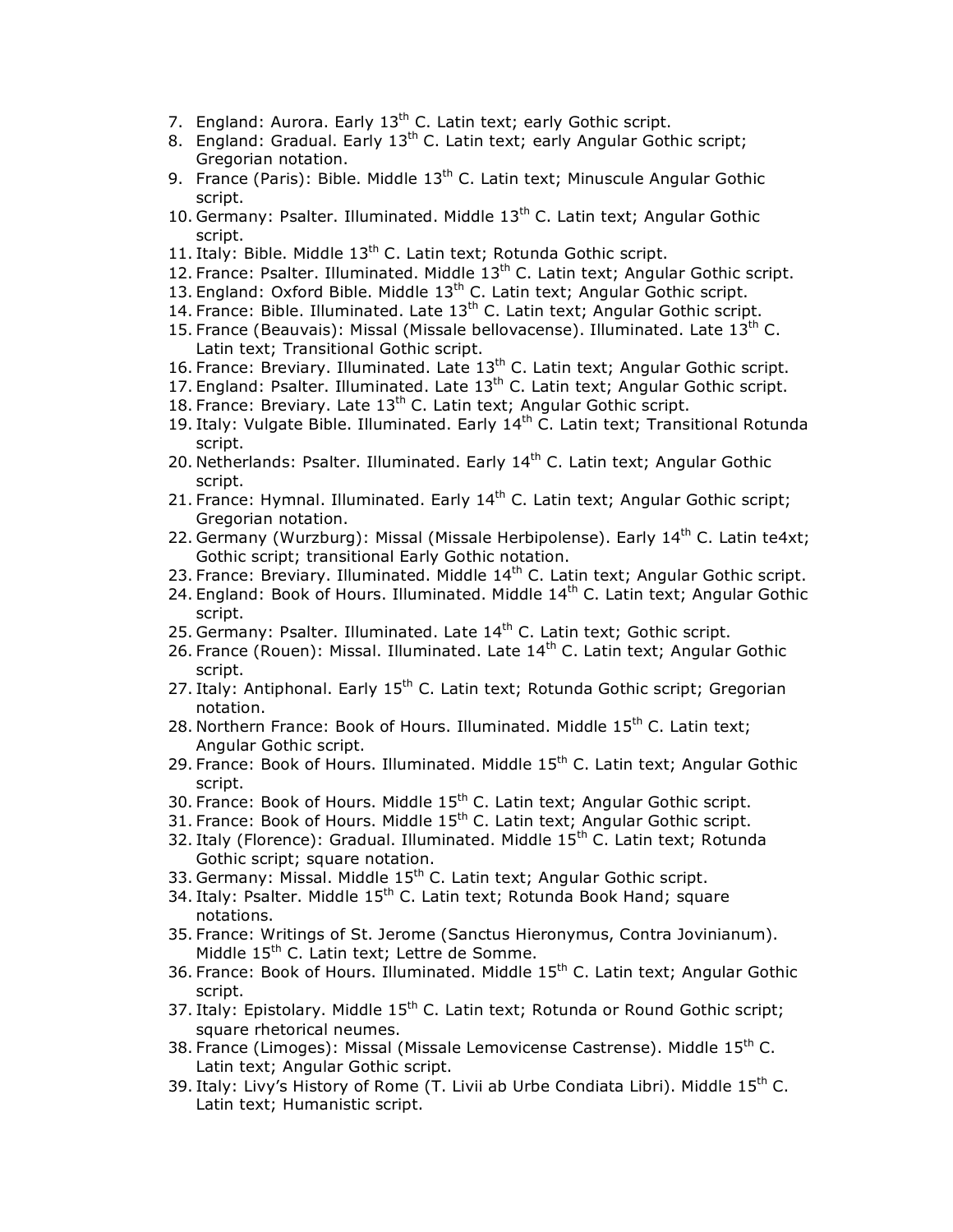- 40. Italy: Thomas Aquinas, Commentary on the Sentences (Super Primo Libro Sententiarum). Late 15<sup>th</sup> C. Latin text; Humanistic Book Hand.
- 41. France: Dialogues of Gregory the Great (S. Gregorius Magnus, Dialogi). Late 15<sup>th</sup> C. Latin text; Lettre Batarde.
- 42. Germany (Wurzburg): Psalter. Late  $15<sup>th</sup>$  C. Latin text; Angular Gothic script; Gothic notation.
- 43. Netherlands: Book of Hours. Late 15<sup>th</sup> C. Latin text; Bold Angular Gothic script.
- 44. Germany: Bible. Late 15<sup>th</sup> C. Latin text; Semi-Gothic script.
- 45. France: Book of Hours. Illuminated. Late  $15<sup>th</sup>$  C. Latin text; Gothic script.
- 46. Northern France: Book of Hours. Illuminated. Late 15thC. Latin text; Gothic script.
- 47. Netherlands: Book of Hours. Illuminated. Late 15<sup>th</sup> C. Latin text; Angular Gothic script.
- 48. Netherlands: Book of Hours. Illuminated. Late  $15<sup>th</sup>$  C. Latin text; Lettre de Forme.
- 49. Germany: Missal. Early 16<sup>th</sup> C. Latin text; Lettre Batarde.
- 50. France: Book of Hours. Illuminated. Early  $16<sup>th</sup>$  C. Latin text; Cursive Gothic script.

Locations of "Fifty Original Leaves" Manuscript Portfolios

Known Box # and Location

- 1. ?
- 2. The Ohio State University (Columbus, OH)
- 3. ?
- 4. ?
- 5. Ohio University (Athens, OH)
- 6. The University of Massachusetts (Amherst, MA)
- 7. ?
- 8. ?
- 9. The Public Library of Cincinnati and Hamilton County (Cincinnati, OH)
- 10. ?
- 11. The Buffalo and Erie County Public Library (Buffalo, NY)
- 12. ?
- 13. The University of Minnesota (Minneapolis, MN)
- 14. ?
- 15. Kent State University (Kent, OH)
- 16. ?
- 17. ?
- 18. ?
- 19. The State University of New York (Stony Brook, NY)
- 20. ?
- 21. ?
- 22. The Cleveland Public Library (Cleveland, OH)
- 23. Kenyon College (Gambier, OH)
- 24. Indiana University (Bloomington, IN)
- 25. The University of Saskatchewan (Saskatoon, SK)
- 26. ?
- 27. The University of South Carolina (Columbia, SC)
- 28. The Pierpont Morgan Library (New York, NY)
- 29. The Lima Public Library (Lima, OH)